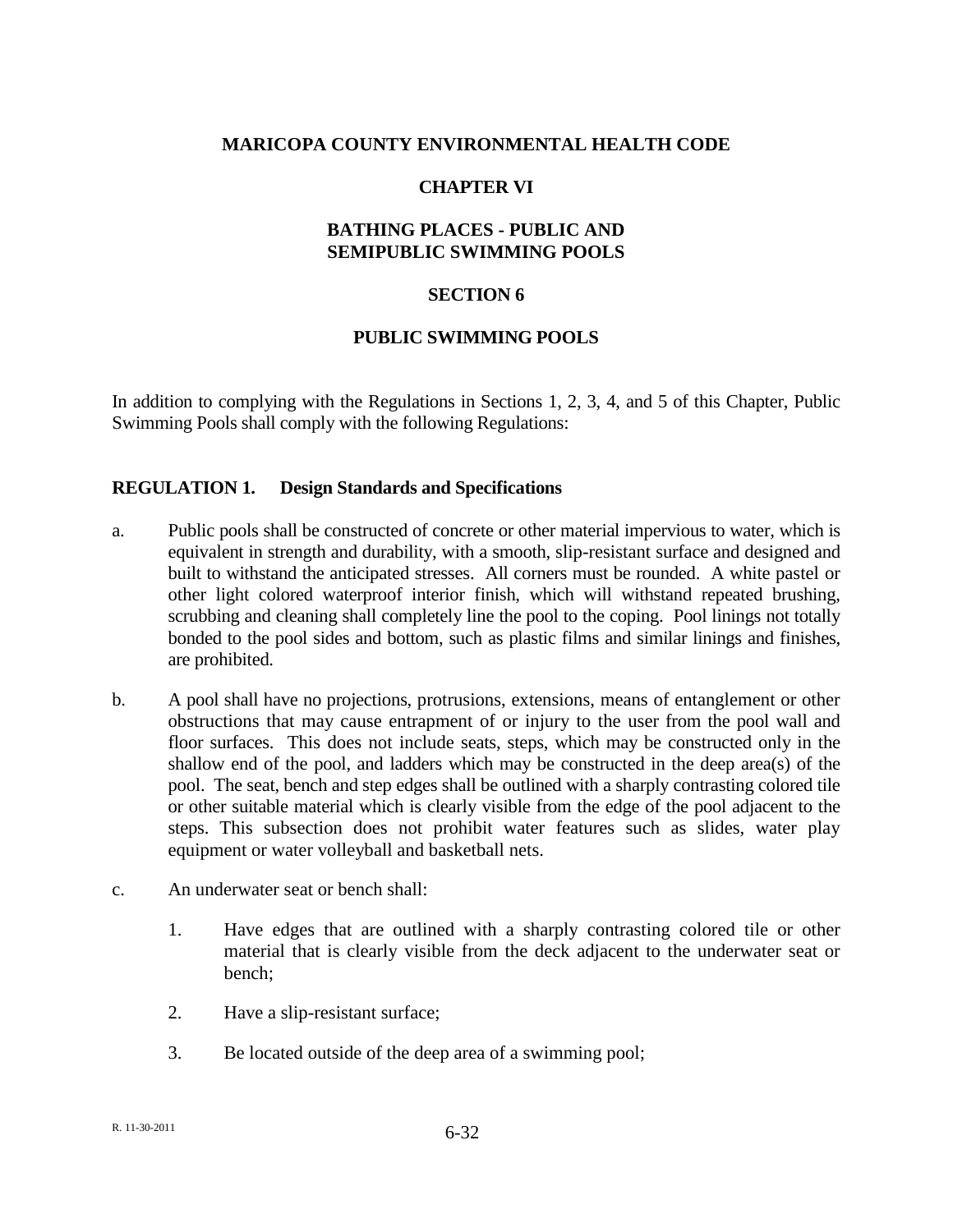- 4. Have a maximum depth of 24 inches below the waterline and a minimum depth of 12 inches below the waterline; and
- 5. Have a maximum width of 20 inches.
- d. Water depth and depth markers:
	- 1. Water depth shall be conspicuously and permanently marked on the walls of the pool and on the top of the coping or the edge of the deck next to the swimming pool;
	- 2. Depth markers on a vertical wall shall be positioned to be read from the waterside;
	- 3. Depth markers that are located on a deck shall be made of slip-resistant materials;
	- 4. Depth markers for a public or semipublic swimming pool shall be installed at points of maximum and minimum water depth and at all points of slope change;
	- 5. Markings are required at one (1) foot depth intervals to a depth of five (5) feet, thereafter, depth markers shall be installed at two (2) foot depth intervals;
	- 6. Depth markers shall not be spaced at distances greater than 25 feet;
	- 7. Depth markers shall be located on both sides and at both ends of a public or semipublic swimming pool; and
	- 8. Depth markers shall be in Arabic numerals with a four (4) inch minimum height. Arabic numerals shall be of contrasting color to the background.
	- 9. In pools utilized for competitive swimming and training, approach-warning markings must be installed under the water level on opposite walls at the end of each swimming lane in the pool. Warning markings must be of uniform color and size on a background of contrasting uniform color. In addition, they must be clearly visible in or out of the water at all times from a distance of not less than ten (10) feet.
	- 10. The shallow area of a public swimming pool shall be visually set apart from the deep area of the pool by a rope and float line. Except for zero depth entries, the depth in the shallow portion of a pool shall not be less than two (2' 0") feet or greater than three (3' 0") feet.
- e. For the purposes of these Regulations, that portion of a swimming pool five (5) feet or less in depth shall be designated as the "non-swimmer" area. That part of the pool deeper than five (5) feet shall be designated as the "swimming" area. In designing pools and computing the maximum bathing load for a public or semipublic swimming pool, areas shall be proportioned as follows: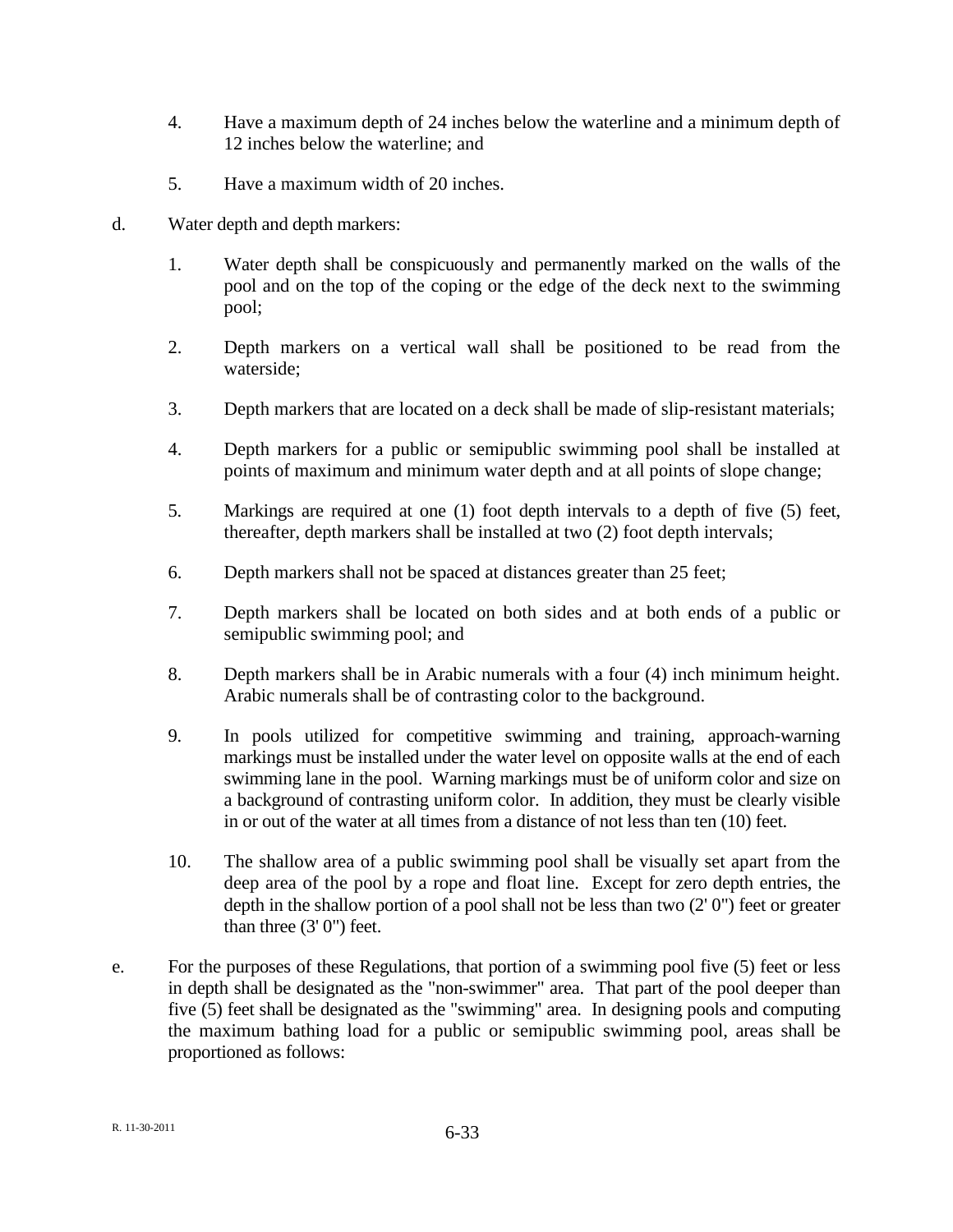- 1. Ten (10) square feet of pool surface area per bather shall be provided in the "nonswimmer" area.
- 2. 24 square feet of pool surface area shall be provided for each swimmer in the "swimming" area.
- 3. 300 square feet of pool surface area shall be reserved around each diving board or diving platform. This reserved area shall not be included in determining the "swimming" area.
- f. The maximum bathing load for a public or semipublic swimming pool or spa shall not be exceeded.
- g. The maximum bathing load for a public swimming pool shall be limited by the number of users for the toilets, showers, lavatories that are provided in the bathhouses or dressing rooms prescribed in Section 5, Regulation 1 of this code.
- h. The maximum bathing load for a public or semipublic spa shall not exceed the area of the spa in square feet divided by nine (9) square feet.
- i. The maximum bathing load for a public or semipublic swimming pool or spa shall be posted in the pool enclosure.

# **REGULATION 2. Overflow Collection Systems**

An overflow collection system shall be installed in all public pools.

- a. The overflow system shall be designed and constructed so that the level of the pool is maintained at the mid-point of the operating range of the skimmers.
- b. Rim type overflow systems where used shall be installed on at least two (2) opposite sides and have a total length of at least 50 percent of the perimeter of the pool. The system shall be capable of carrying 50 percent of the design capacity of the recirculating system. The surge tank shall be equipped with float controls regulating the main drain, fill line and overflow. It shall have a capacity in gallons equal to the surface area of the pool measured in square feet**.** The surge tank may be incorporated into the gutter.
- c. Overflow gutters, where used, shall be installed continuously around pools with the lip of the gutter level throughout its perimeter. They shall be provided with sufficient opening at the top and width at the bottom to permit easy cleaning. The gutter bottom shall be pitched one-quarter (1/4) inch per foot to drainage outlets located at intervals as approved by the Department. Outlet piping shall be sized to circulate at least 50 percent of the capacity of the circulating system and have a properly installed approved cover. The surge tank shall be equipped with float controls regulating the main drain, fill line and overflow. It shall have a capacity in gallons equal to the surface area of the pool measured in square feet. Stainless steel gutters and other specialty gutter systems may be used if they are hydraulically equivalent to overflow gutters.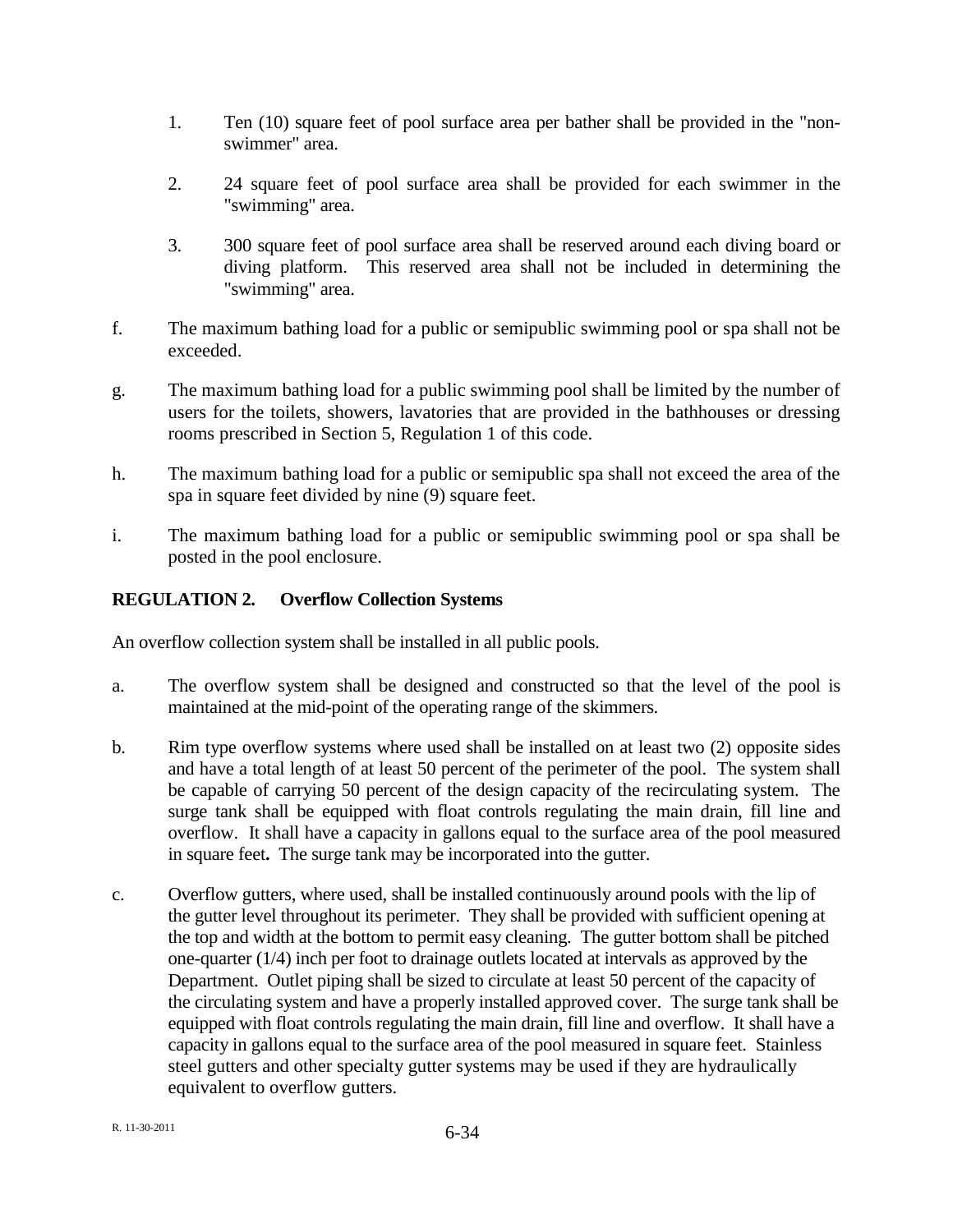- d. Skimming devices, where used, shall be recessed into the pool wall and shall be installed to achieve effective skimming action throughout the pool. Skimmers shall be provided on a basis of at least one (1) skimmer for each 400 square feet of surface area. The overflow slot shall be set level and shall not be less than eight (8) inches in width at the narrowest section. The rate of flow through the skimmers shall be a minimum of 75 percent (75%) of the recirculation system capacity. Skimmers shall be designed to carry at least 30 GPM per linear foot of weir throat. A minimum of two (2) skimmers shall be installed in swimming pools. Where three (3) or more surface skimmers are used, they must be on a closed loop piping system. At least one (1) surface skimmer shall be located on the side or near the corner of the swimming pool that is downwind of the area's prevailing winds. Main drain piping shall be designed to carry at least 50 percent of the design flow.
- e. Mixed inlet types, such as, skimmers and gutters are prohibited on the same body of water.

## **REGULATION 3. Ladders, Steps, and Recessed Treads**

At least one (1) set of steps shall be provided in the shallow end of each swimming pool. Where the deep section is greater than 20 feet in width, two (2) ladders, located on opposite sides of the deep section are required. A minimum of two (2) means of egress will be required in all pools. There shall be at least one (1) ladder or stair for each 75 feet of perimeter. Preformed step holes and suitable handrails may be substituted for ladders. At least one (1) set of steps shall be provided in the shallow end of each swimming pool.

- a. Steps must be permanently marked so as to be clearly visible from above or below the swimming pool surface. The edges of the steps shall be clearly outlined with a sharply contrasting colored tile or other material that is clearly visible from the deck adjacent to the steps. The tile or other material shall be at a minimum, a continuous 1-inch band or 2-inch square chips spaced no more than 8-inches apart, when measured between the edge of the chips. Steps shall not project into the pool in a manner, which will create a hazard. Steps may be constructed only in the shallow area of a public or semipublic swimming pool. All tread surfaces on steps shall have slip-resistant surfaces. Step treads shall have a minimum unobstructed horizontal depth of ten (10) inches. Risers shall have a maximum uniform height of 12 inches, with the bottom riser height allowed to vary plus or minus two  $(\pm 2)$  inches from the uniform riser height. The location of stairs, ladders, and recessed treads shall not interfere with racing lanes. A set of steps shall be provided in a public or semipublic spa**.** Handrails shall be provided at one side or in the center of all stairways. Handrails shall be installed in such a way that they can be removed only with tools. A beach entry may be substituted for steps in the shallow end of the pool.
- b. A swimming pool ladder shall be equipped with two (2) handrails. All treads on ladders shall have slip-resistant surfaces. Ladder treads shall have a minimum horizontal depth of one and one-half (1 1/2) inches. The distance between ladder treads shall range from a minimum of seven (7) inches to a maximum of 12 inches. Below the waterline, there shall be a clearance of not more than six (6) inches and not less than three (3) inches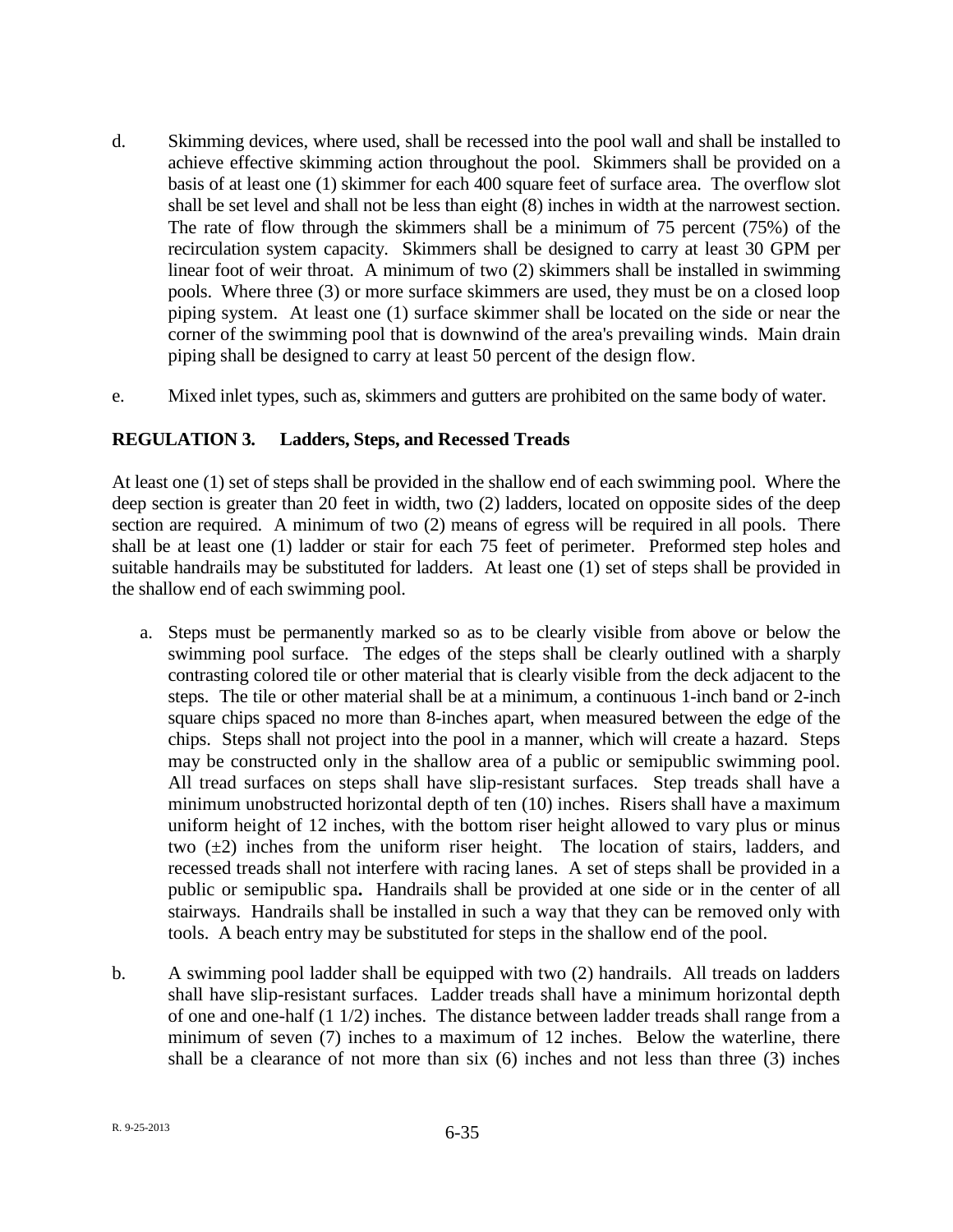- between any ladders tread edge and the wall as measured from the side of the tread closest to the wall.
- c. Recessed treads with handrails may be substituted for ladders. Recessed treads shall be pre-formed, readily cleanable, and designed to drain into the swimming pool or spa to prevent the accumulation of dirt in the recessed treads. Each set of recessed treads shall be equipped with two (2) handrails. All recessed treads shall have slip-resistant surfaces. The vertical distance between the swimming pool or spa coping edge or deck and the uppermost recessed tread shall be a maximum of 12 inches. Recessed treads at the centerline shall have a uniform vertical spacing of 12 inches maximum and seven (7) inches minimum. Recessed treads shall be at least five (5) inches deep and 12 inches wide.

# **REGULATION 4. Lighting**

It is the responsibility of the owner to insure that a public or semipublic swimming pool or spa and adjacent deck areas shall be lighted by natural or artificial means when in use. A public or semipublic swimming pool or spa that is intended to be used at night shall be equipped with artificial lighting that is designed and spaced so that all parts of the swimming pool or spa, including the bottom, may be seen without glare.

## **REGULATION 5. Hose Bibbs**

Hose bibb(s) shall be provided along the perimeter of the deck so that all parts of the deck may be washed down. At a minimum, each hose bibb shall be protected against back siphonage with an atmospheric vacuum breaker. The Department may approve quick-disconnect-style hose  $bib(s)$ 

## **REGULATION 6. Diving Facilities**

- a. The dimensions of a diving area in a public or semipublic swimming pool shall comply with minimum requirements for length, width, depth, area and other dimensions specified in Appendix A or Appendix B. The diving well profile in Appendix A does not apply to a special use pool that is intended for competitive diving and has been approved by the Department pursuant to Chapter VI, Section 10 of this code.
- b. Diving equipment shall be permanently anchored to the swimming pool deck. Equipment shall be rigidly constructed with sufficient bracing to insure stability. Supports, platforms, steps, and ladders for diving equipment shall be designed to carry anticipated loads.
- c. All diving stands higher than 21 inches, measured from the deck to the top of the board, shall be provided with stairs or a ladder.
- d. Diving equipment shall have a durable finish. The surface finish shall be free of tears, splinters, or cracks that may be a hazard to users.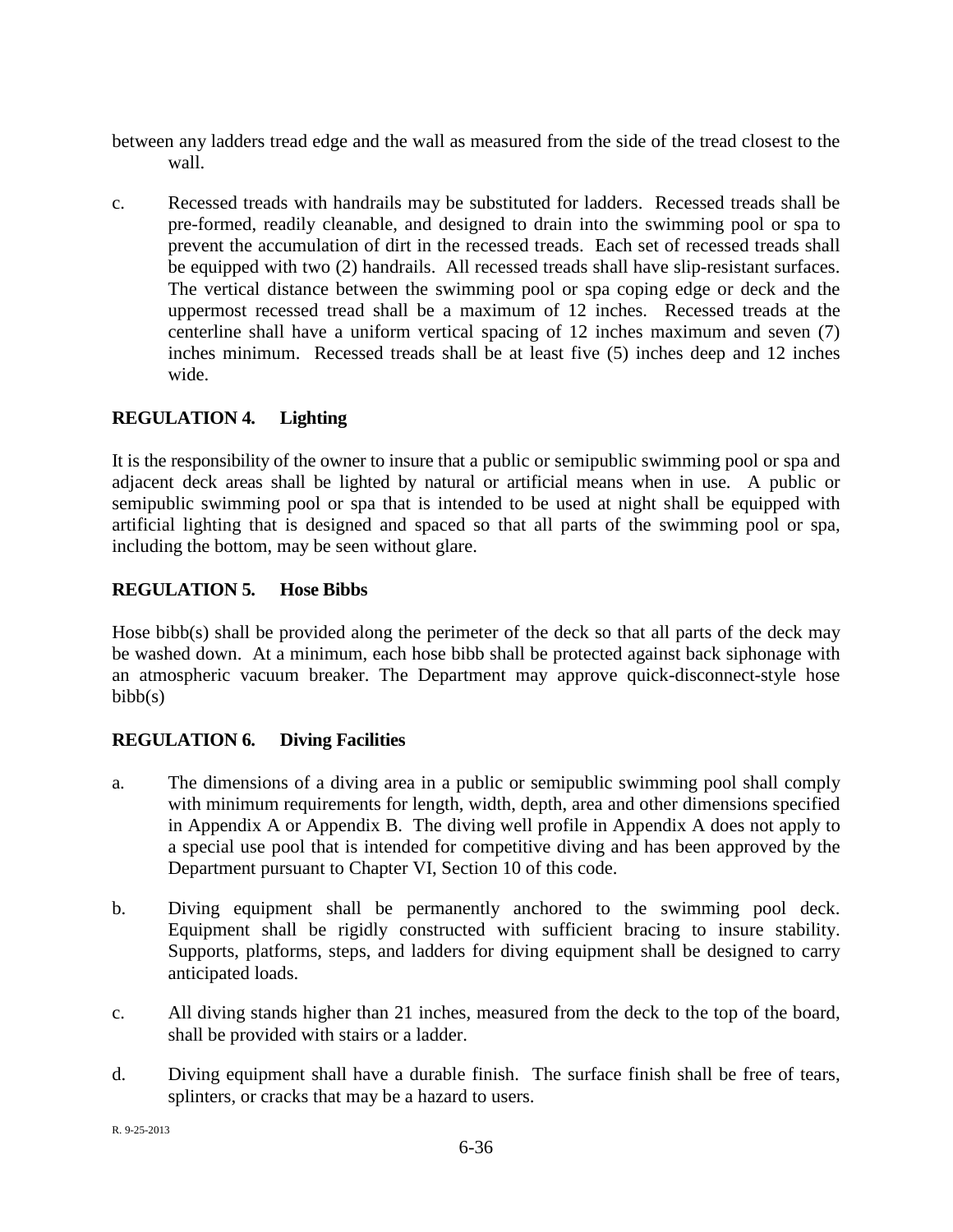- e. Steps and ladders leading to diving boards and diving platforms shall be of corrosionresisting materials and shall have slip-resistant tread surfaces. Step treads shall be selfdraining.
- f. Diving boards, diving platforms, and starting blocks shall have slip-resistant tread surfaces.
- g. Handrails shall be provided at all steps and ladders leading to diving boards that are one (1) meter or more above the water.
- h. Diving boards and diving platforms that are one (1) meter or higher shall be protected with guard rails. Guardrails shall be at least 30 inches above the diving board or diving platform and shall extend to the edge of the swimming pool wall.
- i. A label shall be permanently affixed to a diving board and shall include the following:
	- 1. Manufacturer's name and address;
	- 2. Board length; and
	- 3. Fulcrum setting instructions.
- j. The maximum diving board height over the water is three (3) meters. The maximum height of a diving platform over the water is ten (10) meters.
- k. Starting blocks shall be located in the deep end of a public swimming pool or where the depth of the water is at least five (5) feet.
- l. There shall be a completely unobstructed clear vertical distance of 13 feet above any diving board measured from the center of the front end of the board. This clear, unobstructed vertical space shall extend horizontally at least eight (8) feet behind, eight (8) feet to each side, and 16 feet ahead of the front end of the board.

## **REGULATION 7. Lifeguards**

- a. At all public pools at least one (1) lifeguard shall be on duty for each 2,000 square feet of pool surface area or 150 bathers or as approved by the Department.
- b. Lifeguards shall be in constant attendance during bathing hours and no bathers shall be permitted in a pool area unless lifeguards are present.

## **REGULATION 8. Lifeguard Chairs**

Each public pool shall have at least one (1) elevated lifeguard chair for each 2,000 square feet of pool surface area or 150 bathers. The chairs must be located close to the deeper portion of the pool and provide a clear, unobstructed view of the pool bottom. If a public swimming pool is provided with more than one (1) lifeguard chair or the width of the public swimming pool is 45 feet or more, then lifeguard chairs shall be located on each side of the public swimming pool.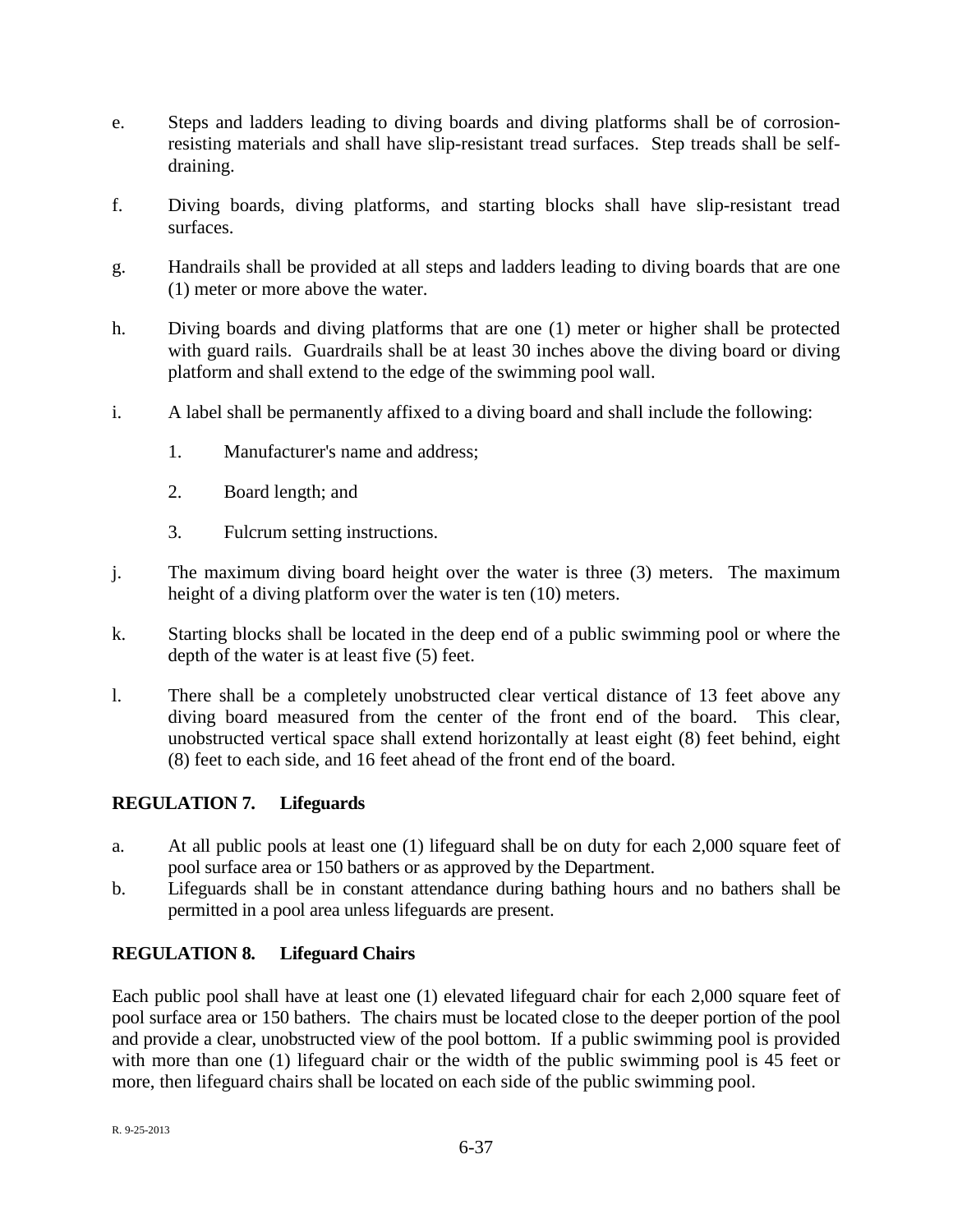#### **REGULATION 9. Lifesaving and Safety Equipment**

Lifesaving and Safety equipment consisting of at least two (2) Coast Guard approved ring buoys, each with 50 feet of one-fourth (1/4)-inch rope attached, and one (1) shepherd's crook mounted on a rigid 16-foot pole shall be provided at each public pool. Public swimming pools shall have lifesaving and safety equipment that is conspicuously and conveniently located and maintained ready for immediate use at all times.

### **REGULATION 10. Drinking Water Supply**

Drinking water from an approved source and dispensed through one (1) or more approved sanitary drinking fountains shall be located on the deck of each public pool or spa.

### **REGULATION 11. Fencing**

All public pools, spas and walkways adjacent to such pools shall be enclosed by a durable fence or wall at least six (6) feet high to provide bather control while the pool is in operation, and to prohibit any person from using the pool except when a lifeguard is on duty. The height of the fence, wall, or barrier shall be measured on the side of the barrier, which faces away from the swimming pool or spa. Fences, walls or artificial barriers shall:

- a. Be constructed so as to afford no external handholds or footholds;
- b. Be of materials, which are impenetrable by small children, dogs, livestock, etc.;
- c. Be a minimum of six (6) foot high above the highest practical foothold, curb, or (in the case of a combination fence) the base wall;
- d. Have openings or spacings of such size that a spherical object four (4) inches in diameter cannot pass through; and
- e. Be equipped with a gate that opens outward from the swimming pool or spa, with a selfclosing and positive self-latching closure mechanism or a locking closure located at or near the top of the gate and at least 54 inches above the floor**.**
- f. The distance between the horizontal components of a fence shall not be less than 45 inches apart. The horizontal members shall be located on the interior side of the fence. Spacing or openings between vertical members shall be of a size that a spherical object four (4) inches in diameter cannot pass through.
- g. The maximum mesh size for a wire mesh or chain link fence shall be 1**.**25" X 1**.**25" (maximum opening area size  $= 1.56$  square inches). The maximum opening formed by the composed diagonal members shall be no more than 1**.**75 inches.
- h. Masonry or stone walls shall not contain indentations or protrusions except for normal construction tolerances and tooled masonry joints.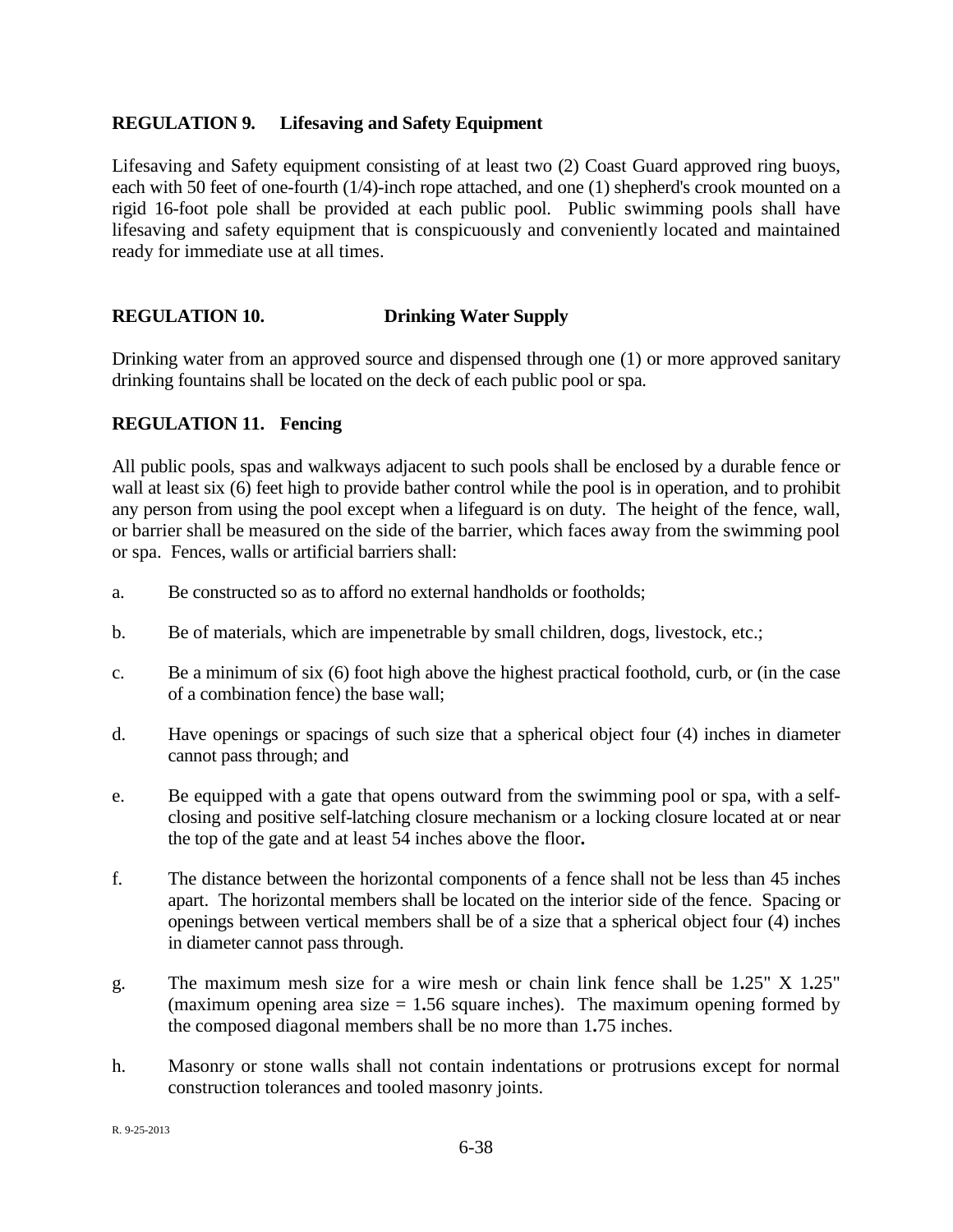- i. If a wall of a building serves as part of the barrier around a public or semipublic swimming pool or spa, there shall be no direct access to the swimming pool or spa through the wall except as follows:
	- 1. Windows leading to the swimming pool or spa area shall be equipped with a screwed-in place wire mesh screen or a keyed lock that prevents opening the window more than four  $(4)$  inches.
	- 2. A hinged door leading to the swimming pool or spa area shall be self-closing and shall have a positive self-latching device. The release mechanism of the positive self-latching device shall be located at least 54 inches above the floor.
	- 3. If an additional set of doors is required by the fire code allowing access to the swimming pool or spa, they shall be self-closing and self-latching, equipped with panic bars no less than 54 inches from the floor to the bottom of the bar and designated "for emergency use only."
	- 4. Sliding doors leading to the swimming pool or spa area are prohibited except for sliding doors that are self-closing and self-latching.
- j. If a barrier is composed of a combination concrete masonry unit and wrought iron, the wrought iron portion shall be installed flush with the outside vertical surface of the concrete masonry unit. The space between the wrought iron and the concrete masonry unit shall be one-half (1/2) inch or less. The vertical members of the wrought iron shall be spaced four (4) inches on center.
- k. An area clear of any type of footholds which could be used to assist in scaling the barrier must be maintained for a minimum of three (3) feet outside the barrier and so that the effective height of the barrier is maintained.
- l. In addition, the mechanical filtering, disinfection and recirculating equipment must be protected from tampering by a suitable enclosure or fence.

## **REGULATION 12. Lifeline**

A lifeline shall be installed across each public swimming pool at the point where the floor slope begins to exceed one (1) foot in ten (10) feet whenever the pool is open for use by the general public. The lifeline shall be three-fourths (3/4) inch minimum diameter and supported by floats spaced at intervals not greater than seven (7) feet. The rope and float line shall be securely fastened to wall anchors that are made of corrosion-resistant materials. The wall anchors shall be recessed or have no projection that constitutes a hazard when the float line is removed.

## **REGULATION 13. Wastewater Disposal**

All sewage from plumbing fixtures, including urinals, toilets, lavatories, showers, drinking fountains, floor drains and other sanitary facilities shall be disposed of in a sanitary manner. The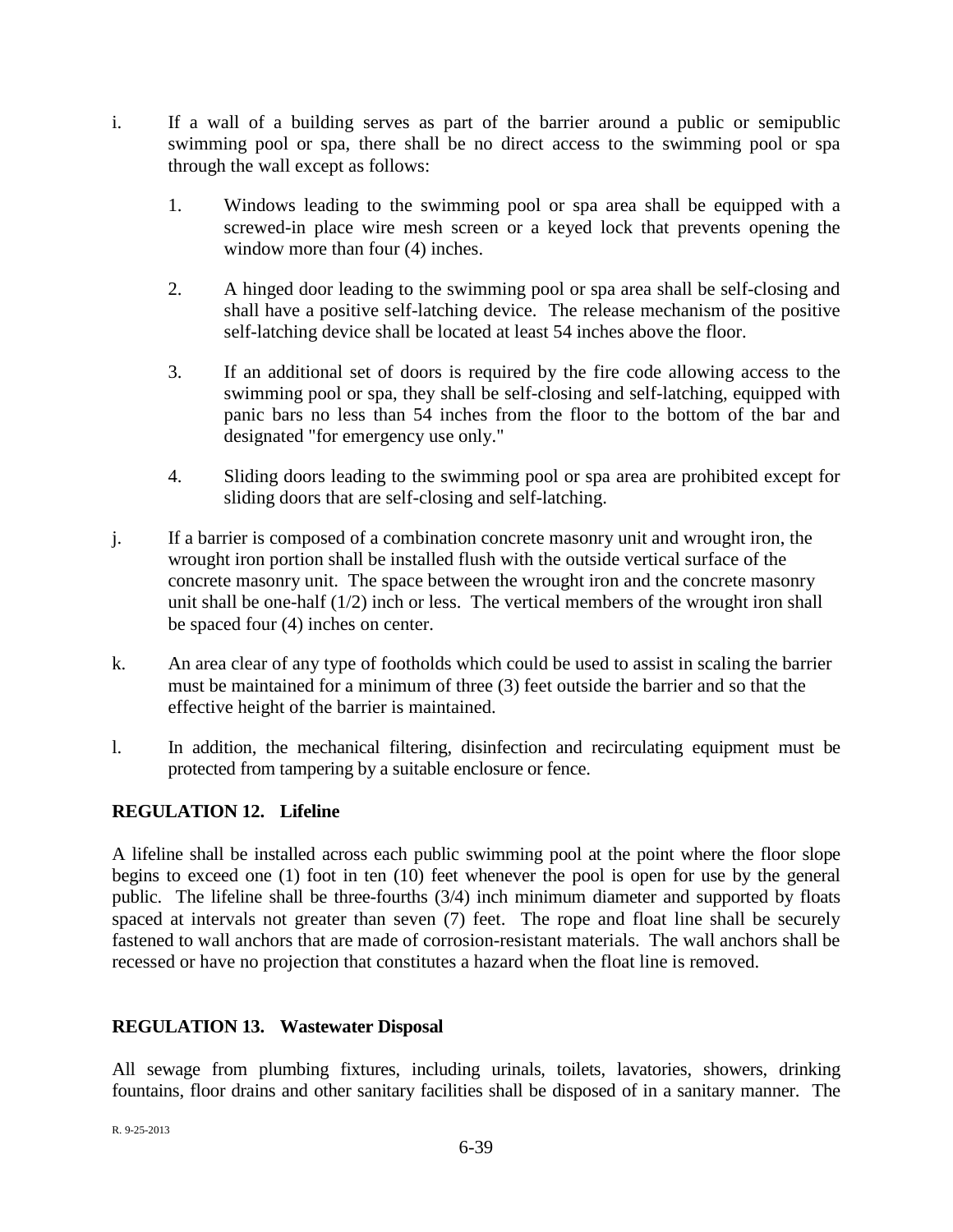backwash from filters and wasted pool water may be disposed of, in whole or in part, by other approved means. The method of disposal shall comply with applicable disposal requirements established by a municipal or other local authority. There shall be no direct physical connection between the sewer system and any drain from the pool or recirculation system.

## **REGULATION 14. Miscellaneous**

- a. Walkways shall be provided adjacent to the pool and shall:
	- 1. Be at least ten (10) feet wide, continuous and unobstructed except that where diving boards and platforms are installed the walkway shall extend at least five (5) feet to each side and behind the board or platform but not less than 15 feet from the pool wall;
	- 2. Slope away from the pool with a pitch of at least one-fourth (1/4) inch per one (1) foot to properly located deck drains or other approved points of disposal;
	- 3. Be constructed of concrete or other inorganic material, with a slip-resistant, easily cleanable finish, free of sharp or jagged edges or surfaces;
	- 4. Be designed to conform to the dimensions shown in Appendix A, as applicable;
	- 5. Have valves that are installed, in or under any deck, to provide a minimum ten (10) inch diameter access cover and a valve pit to facilitate the repair and maintenance of the valve;
	- 6. Have joints in decks that are provided to minimize the potential for cracks due to changes in elevations or movement of the slab. The maximum voids between adjoining concrete slabs or between concrete slabs and expansion joint material shall be three-sixteenths  $(3/16)$  inch of horizontal clearance with a maximum difference in vertical elevation of one-fourth (1/4) inch. Areas where the deck joins concrete shall be protected by expansion joints to protect the swimming pool or spa from the pressures of relative movements. Construction joints where pool or spa coping meets the deck shall be watertight and shall not allow water to pass through to the underlying ground;
	- 7. Have decks that are sloped to effectively drain either to perimeter areas or to deck drains. Drainage shall remove splash water, deck cleaning water, and rainwater without leaving standing water. The minimum slope of the deck shall be onefourth (1/4) inch per one (1) foot. The maximum slope of the deck shall be one (1) inch per one (1) foot, except for ramps;
	- 8. Provide site drainage to direct all perimeter deck drainage and general site and roof drainage away from a public or semipublic swimming pool or spa. Yard drains may be required to prevent the accumulation or puddling of water in the general area of the deck and related improvements; and